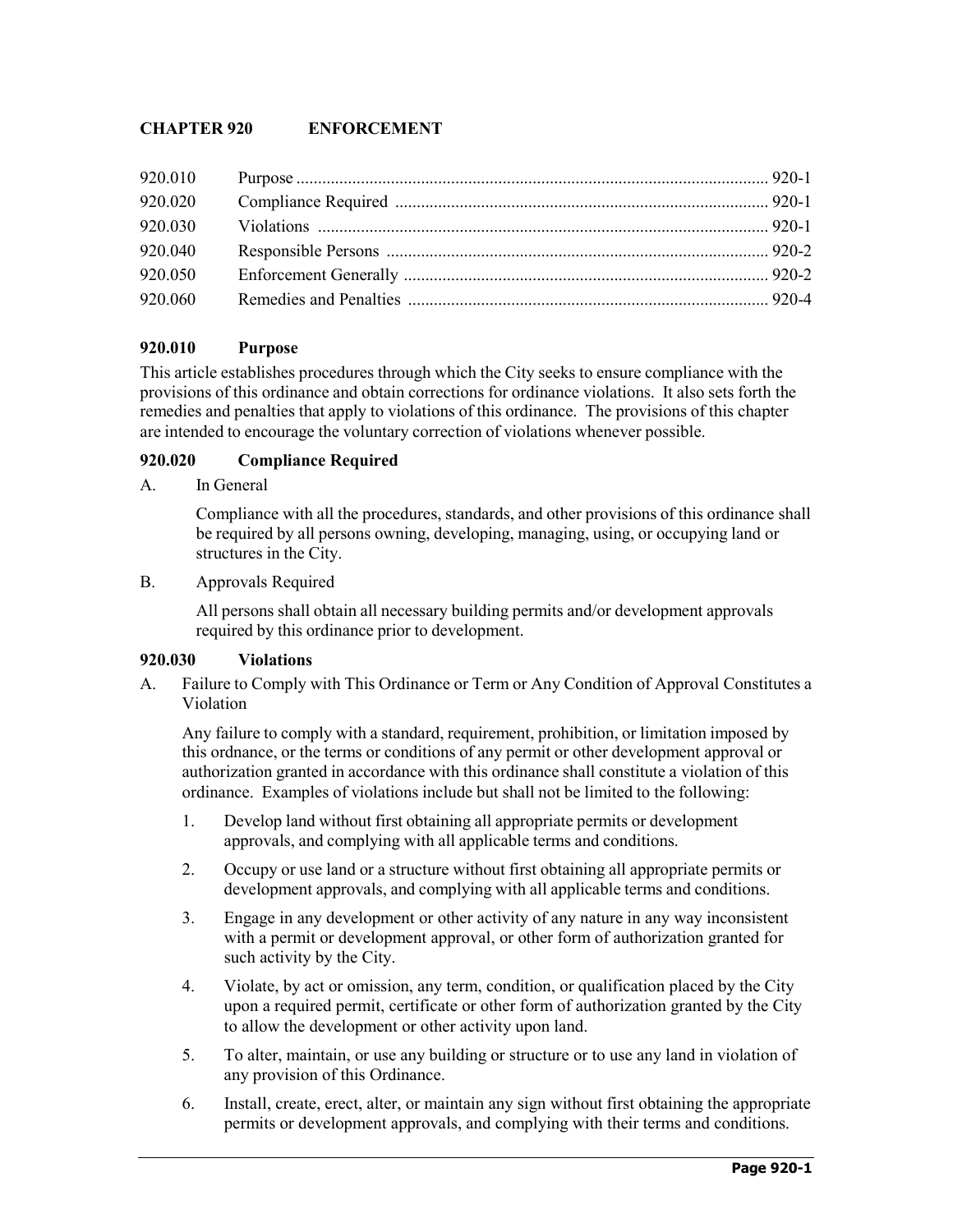- 7. Create, expand, replace, or change any nonconformity, except in accordance with this Ordinance.
- 8. Reduce or diminish the requirements of use, development, or dimensional standards below the minimum required by this Ordinance.
- 9. Through any act or omission, fail to comply with any other provisions, procedures, or standards, as required by this Ordinance.
- 10. To continue any of the above-stated violations.
- B. Development Shall Adhere to Approved Plans

Permits or development approvals issued by a decision-making body or staff authorize only the use, density or intensity, location, design, and/or development set forth on the plans reviewed in issuing such permits or development approvals. Development that differs from that which was approved by a decision-making body in a permit or development approval is a violation of this ordinance.

#### **920.040 Responsible Persons**

The owner, tenant, or occupant of any land or structure, or an architect, engineer, builder, contractor, agent, or any other person who participates in, assists, directs, creates, or maintains a situation that constitutes a violation of this ordinance may be held responsible for the violation and subject to the remedies and penalties set forth in this chapter.

#### **920.050 Enforcement Generally**

A. Responsibility for Enforcement

The Community Development Department shall be responsible for enforcing the provisions of this ordinance.

- B. General Inspections
	- 1. Any member of the Community Development Department may enter upon land or inspect any structure to ensure compliance with the provisions of this Ordinance provided permission has been granted by one of the following:
		- a. An owner of the property in question;
		- b. A licensee of the business being inspected;
		- c. A resident of a dwelling on the property being inspected; or
		- d. Any other person in control of the premises.
	- 2. If the owner, licensee, resident, or other person in control of a premise's objects to the inspection of or entrance to the property, the Community Development Department may petition a court of competent jurisdiction for a search warrant to authorize entrance to the property. Such a warrant shall only be used to determine whether the provisions of this ordinance are being complied with and to enforce this ordinance. No warrant shall be issued unless there is probable cause to issue the warrant. Probable cause occurs if the search is reasonable. Probable cause does not depend on specific knowledge of the condition of a particular property.
	- 3. Every owner, licensee, resident, or other person in control of a premises within the City shall permit at reasonable times inspections of or entrance to the property by the Community Development Department to determine whether the provisions of this ordinance are being complied with and to enforce this ordinance. Unreasonable refusal to permit the inspection of or entrance to the property shall be grounds for termination of any and all permits, licenses or City service to the property. Mailed notice shall be given to the owner, licensee, resident or other person in control of the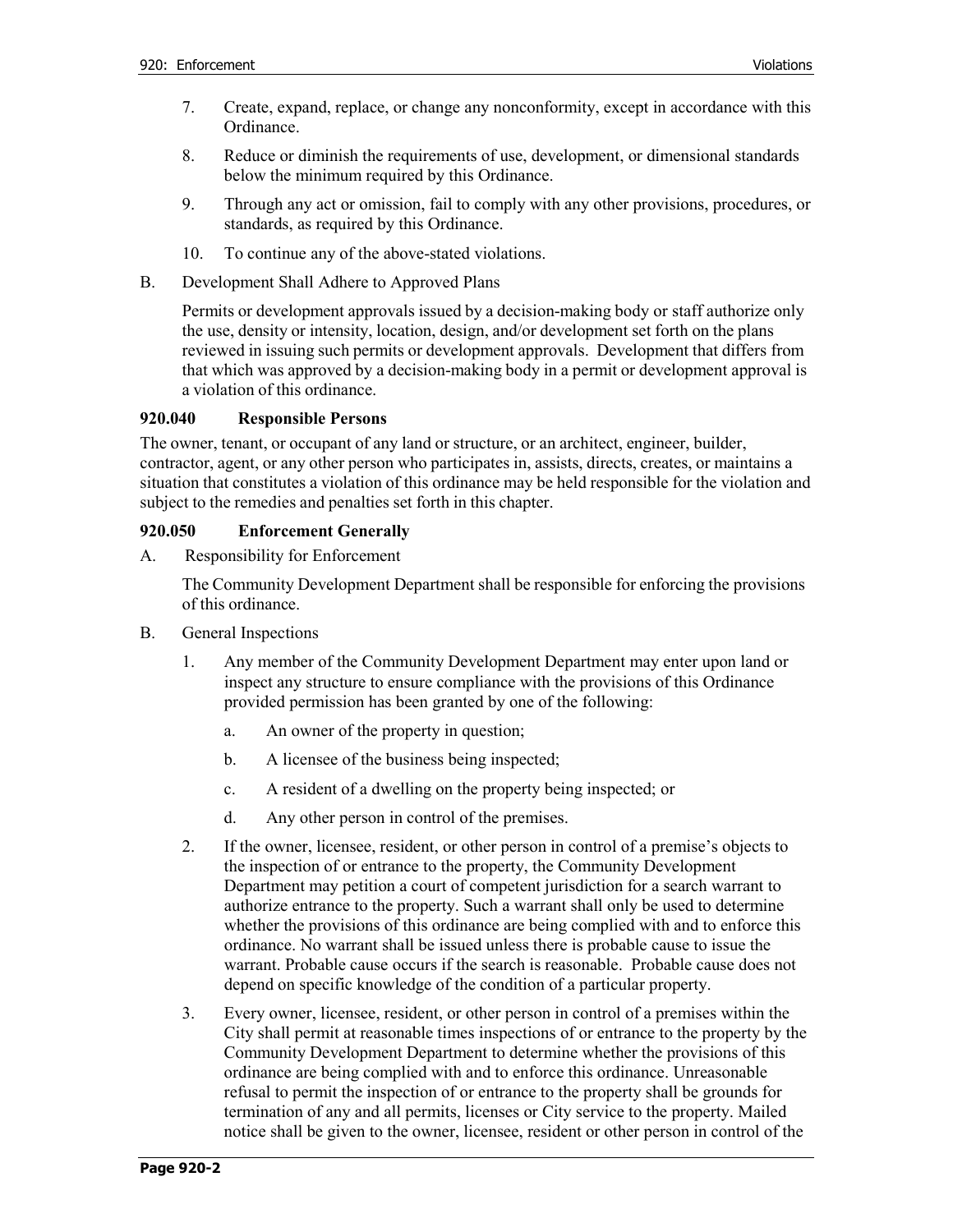property, stating the grounds for the termination, the scheduled date of termination, and the right to appeal in accordance with Application Review Procedures, Summary of Decision-Making and Review Bodies.

- 4. Nothing in this section shall be construed to limit the authority of the City to enter private property in urgent emergency situations where there is an imminent danger in order to protect the public health, safety and welfare.
- C. Complaints Regarding Violations

Any person may notify the Community Development Department of a suspected violation of this ordinance. In registering a complaint, the complaining party shall state fully the cause and/or basis of the alleged violation. The identity of individuals registering complaints shall remain confidential as required by MN State Statute Section 13.44.

D. Investigation of Complaints

Upon learning there is a potential violation of this ordinance, a member of the Community Development Department may conduct a general inspection to determine whether a violation of this ordinance exists.

- E. Notice of Violations
	- 1. On finding that a violation of this Ordinance exists, the Community Development Department shall provide written notification of the violation to the owner of the property on which the violation exists and the person causing or maintaining the violation. The notification shall be delivered by certified mail with a return receipt requested or by personal service. The notice of violation shall:
		- a. Describe the location and nature of the violation;
		- b. State the actions necessary to abate the violation;
		- c. Order that the violation be corrected within a specified reasonable time period;
		- d. State what course of action is intended if the violation is not corrected with the specified time limit; and advise the alleged violator(s) of their right to appeal the notice of violation to the City Council. On receiving a written request for extension of the time limit for correction specified in the notice of violation, the Community Development Department may, for good cause shown, grant an extension of the time.
	- 2. If the owner of the property cannot be located or determined, the Community Development Department shall post a copy of the notice of violation on the building, structure, sign, or site that is the subject of the violation. In such a case, the time limit for correction of the violation shall be deemed to begin five days after the notice is posted.
- F. Application of Penalties
	- 1. On determining that the violator has failed to correct the violation by the time limit set forth in the notice of violation, or any granted extension thereof, or has failed to timely appeal the notice of violation, the Community Development Department shall take appropriate action, as provided in Section 920.060 below, to correct and abate the violation and to ensure compliance with this ordinance.
	- 2. Each day a violation continues is a separate offense.
- G. Emergency Enforcement without Notice

On determining that delay in correcting the violation would pose a danger to the public health, safety, or welfare, the Community Development Department may seek immediate